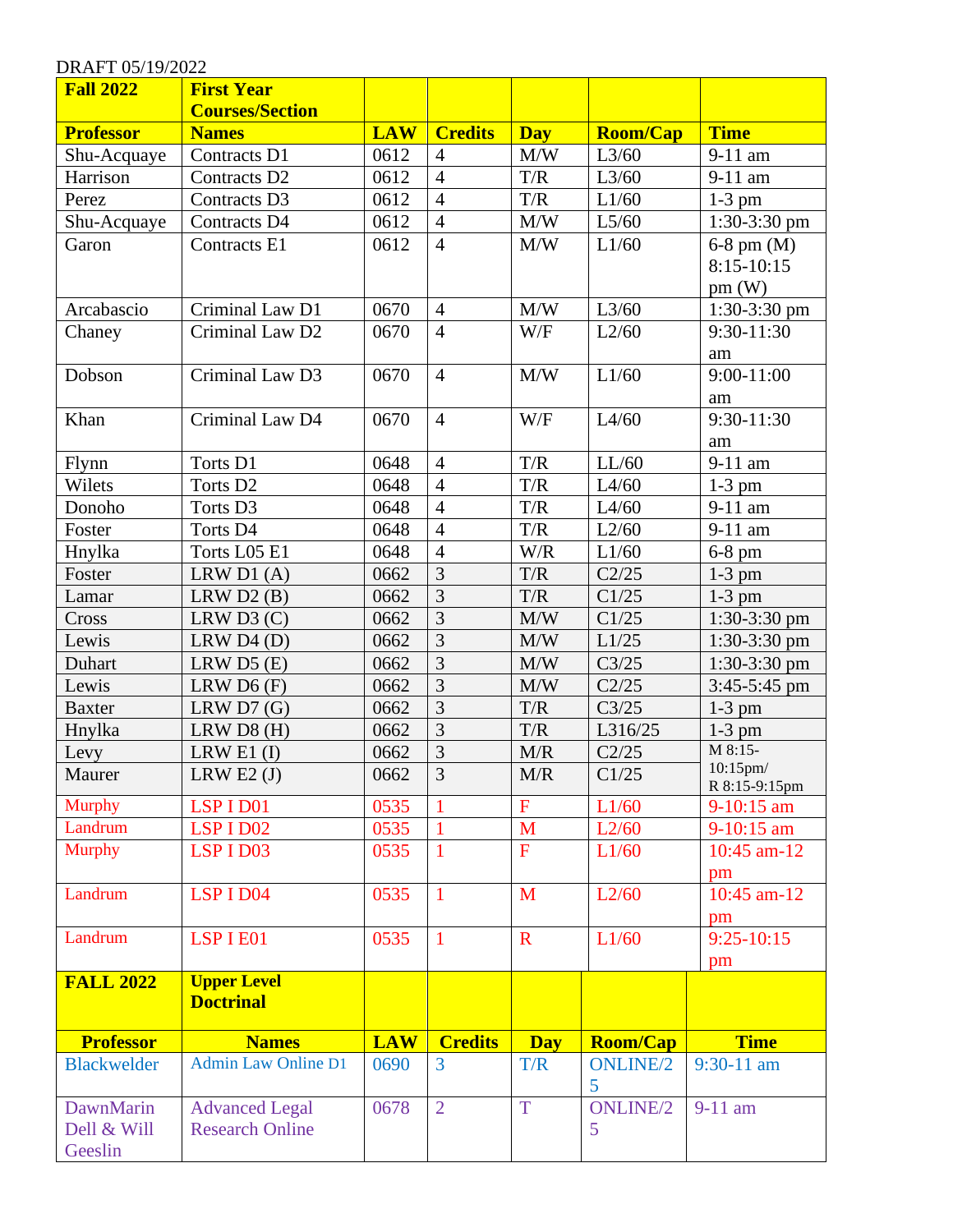| <b>Rushing</b>   | <b>Bankruptcy Law</b>        | 0783       | 3              | M           | L3/70            | $6:00-9:00$ pm   |
|------------------|------------------------------|------------|----------------|-------------|------------------|------------------|
| Canova           | <b>Business Entities D1</b>  | 0516       | $\overline{4}$ | M/W         | L2/70            | $1:30-3:30$ pm   |
| harrison         | <b>Business Entities E1</b>  | 0516       | $\overline{4}$ | T/R         | L4/70            | $8:15-10:15$ pm  |
| <b>Stivelman</b> | <b>Condominium Law</b>       | 0877       | $\overline{2}$ | $\mathbf R$ | C1/50            | $6-8$ pm         |
| Colon            | <b>Construction Law</b>      | 0919       | $\overline{2}$ | W           | C3/50            | $6-8$ pm         |
| Wilets           | Con Law II D1                | 0629       | $\overline{2}$ | W           | L1/70            | $11:15-1:15$ pm  |
| Garon            | Con Law II D2                | 0629       | $\overline{2}$ | M           | L4/70            | $9:30-11:30$ am  |
| Garcia           | Con Law II D3                | 0629       | $\overline{2}$ | T           | L4/70            | $3:15-5:15$ pm   |
| Canova           | Con Law II E1                | 0629       | $\overline{2}$ | W           | L3/70            | $6-8$ pm         |
| Khan             | Criminal Law E1              | 0670       | $\overline{4}$ | M/W         | LL/70            | $6-8$ pm         |
| Arcabascio       | <b>Criminal Procedure</b>    | 0645       | 3              | M/W         | L4/70            | 6-7:30pm         |
| Chandelle        | ELAID1                       | 1007       |                | M           | <b>ONLINE</b>    | 11:15-12:30pm    |
| Chandelle        | ELAID <sub>2</sub>           | 1007       | 1              | $\mathbf R$ | <b>ONLINE</b>    | $1-2:15$ pm      |
| Chandelle        | <b>ELAIE1</b>                | 1007       | $\overline{1}$ | M           | <b>ONLINE</b>    | $8:15 - 9:15$ pm |
| Hull             | Environmental Law            | 0771       | $\overline{2}$ | T           | C3/50            | 3:30-5:30 pm     |
| Braccialarghe    | Evidence D1                  | 0614       | $\overline{4}$ | T/R         | L2/70            | $1:30-3:30$ pm   |
| Dobson           | Evidence D2                  | 0614       | $\overline{4}$ | M/W         | LL/70            | $1:30-3:30$ pm   |
| Braccialarghe    | Evidence D3                  | 0614       | $\overline{4}$ | T/R         | L1/70            | 9-11 am          |
| Arcaro           | Evidence E1                  | 0614       | $\overline{4}$ | T/R         | L5/70            | $6-8$ pm         |
| Dale             | Family Law D1                | 0635       | 3              | M/W         | L4/70            | $3:15-4:45$ pm   |
| Landrum          | FBE D1                       | 1833       | $\overline{2}$ | M           | L3               | $11:15-1:15$ pm  |
| Landrum          | FBE E1                       | 1833       | $\overline{2}$ | W           | L2               | $6-8$ pm         |
| <b>Jarvis</b>    | Florida Con Law E1           | 0775       | 3              | T           | L2/70            | 6-9 pm           |
| <b>Jarvis</b>    | <b>Gambling Law</b>          | 0525       | $\overline{2}$ | W           | C2/50            | $6-8$ pm         |
| Agris            | Health Care Orgs,            | 0997       | $\overline{3}$ | T/R         | L5/70            | 2:00-3:30pm      |
|                  | Regs, and Access             |            |                |             |                  |                  |
| Feliu            | <b>Intellectual Prop Law</b> | 0510       | $\overline{3}$ | T/R         | C3/50            | 9:30-11 am       |
| Donoho           | International Bus.           | 0838       | 3              | M/W         | L5/70            | 10-11:30 am      |
|                  | <b>Trans</b>                 |            |                |             |                  |                  |
| Richmond G.      | <b>Income Tax Online</b>     | 1840       | 3              | M/W         | <b>ONLINE/50</b> | 6-7:30pm         |
| Khan             | Intro to EU Law              | 1071       | $\overline{2}$ | $\mathbf M$ | S1/20            | 8:15-10:15 pm    |
| Flynn            | <b>Medical Malpractice</b>   | 0873       | $\overline{2}$ | T           | L1/70            | $3:15-5:15$ pm   |
| Landrum          | MBE D1                       | 1831       | $\overline{3}$ | T           | LL               | $3:15-5:15$ pm   |
| Landrum          | <b>MBE E1</b>                | 1831       | 3              | T           | L3               | $6-8$ pm         |
| Smiley           | <b>Patent Law</b>            | 0815       | $\overline{2}$ | T           | L3/70            | 8:15-10:15 pm    |
| Struffolino      | Professional Resp. E1        | 0649       | 3              | M/W         | L5/70            | $6 - 7:30$ pm    |
| Craig            | Real Est. Trans. D1          | 0865       | 3              | T/R         | L5/70            | 10-11:30 am      |
| <b>Brown</b>     | Real Est. Trans. E1          | 0865       | 3              | T/R         | <b>ONLINE/30</b> | 6-7:30 pm        |
| Maurer           | <b>Trusts</b>                | 0956       | $\overline{2}$ | $\mathbf R$ | LL/75            | $6-8$ pm         |
| Struffolino      | UCC: Sales D2                | 0688       | $\overline{2}$ | $\mathbf R$ | L1/70            | $3:15-5:15$ pm   |
| Shu-Acquaye      | <b>UCC:</b> Sales E1         | 0017       | $\overline{2}$ | $\mathbf R$ | ONLINE/25        | $6-8$ pm         |
| harrison         | UCC: Neg. Instrument         | 0691       | 3              | T/R         | L3/70            | $3:15-4:45$ pm   |
| Marty-Nelson     | Wills                        | 0955       | $\overline{2}$ | $\mathbf R$ | LL/70            | $1:00-3:00$ pm   |
|                  | <b>Experiential</b>          |            |                |             |                  |                  |
| <b>Professor</b> | <b>Names</b>                 | <b>LAW</b> | <b>Credits</b> | <b>Day</b>  | <b>Room/Cap</b>  | <b>Time</b>      |
| <b>Baxter</b>    | App Adv Moot Ct              | 0531       | $\overline{2}$ | T           | C2/20            | $6-8$ pm         |
| Porter           | <b>Civil Pre-Trial E1</b>    | 0517       | $\overline{3}$ | M           | CT2/20           | $6-9$ pm         |
| <b>Bergman</b>   | <b>Civil Pre-Trial E2</b>    | 0517       | $\overline{3}$ | T           | CT2/20           | $6-9$ pm         |
| Cooper           | Civil Pre-Trial E3           | 0517       | $\overline{3}$ | $\mathbf R$ | CT2/20           | $6-9$ pm         |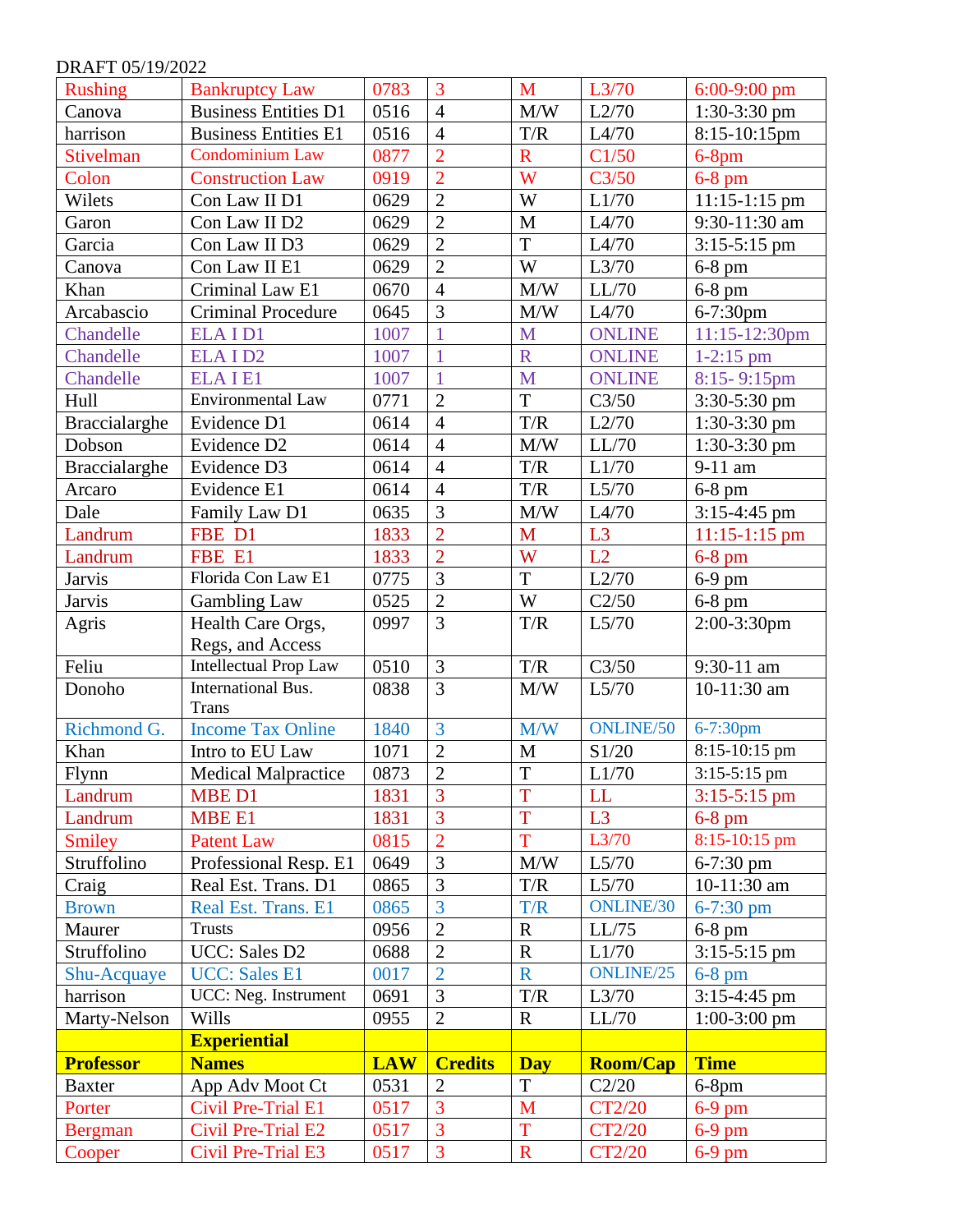| Teppler                                 | <b>E-Discovery Law</b><br>ONLINE*                                              | 0200           | 3                        | T/R         |              | ONLINE/25                                                |                      | 8:15-9:45 pm                                       |
|-----------------------------------------|--------------------------------------------------------------------------------|----------------|--------------------------|-------------|--------------|----------------------------------------------------------|----------------------|----------------------------------------------------|
| Lamar                                   | Interviewing,<br>Counseling, and<br>Negotiations                               | 0665           | 3                        | $\mathbf R$ |              | L316/20                                                  |                      | 9 am-12 pm                                         |
| Oden                                    | <b>Landlord-Tenant</b><br><b>Workshop D1</b>                                   | 1070           | $\overline{2}$           | T           |              | C2/20                                                    |                      | $9-11$ am                                          |
| Celetti                                 | <b>Law Office</b><br><b>Management E1</b>                                      | 0651           | $\overline{2}$           | $\mathbf R$ |              | S1/20                                                    |                      | $6-8$ pm                                           |
| <b>Shaw</b>                             | <b>Mediation Workshop</b>                                                      | 0522           | $\overline{2}$           | ${\bf R}$   |              | S1/20                                                    |                      | 9-11 am                                            |
| <b>Gantt</b>                            | <b>Negotiating</b><br>Workshop                                                 | 0672           | $\overline{2}$           | T           |              | C1/20                                                    |                      | $9-11$ am                                          |
| Parker                                  | Post-Conviction<br><b>Relief Workshop</b>                                      | 1001           | $\overline{2}$           | W           |              | C1/20                                                    |                      | 3:45-5:45 pm                                       |
| Singhal,<br>Anuraag                     | <b>Statutory</b><br>Interpretation & The<br><b>Legislative Process</b>         | 0300           | $\overline{2}$           | $\mathbf R$ |              | C2/20                                                    |                      | $6-8$ pm                                           |
| Diaz, B.                                | <b>Street Law Workshop</b>                                                     | 1005           |                          | T           |              | C1/20                                                    |                      | $6-8$ pm                                           |
| Mastrarrigo                             | <b>Trial Ad E1</b>                                                             | 0890           | 3                        | M           |              | CT1/12                                                   |                      | $6-9$ pm                                           |
| Dale                                    | Trial Ad E2                                                                    | 0890           | 3                        | T           |              | CT1/12                                                   |                      | $6-9$ pm                                           |
| Chaney                                  | Advanced Trial Ad                                                              | 0893           | 3                        | W           |              | CT1/12                                                   |                      | $1-4$ pm                                           |
| Richmond G.                             | <b>Will Drafting</b><br><b>Workshop Online</b>                                 | 0545           | $\overline{2}$           | T           |              | <b>ONLINE/20</b>                                         |                      | $6-8$ pm                                           |
|                                         | <b>Seminar</b>                                                                 |                |                          |             |              |                                                          |                      |                                                    |
|                                         |                                                                                |                |                          |             |              |                                                          |                      |                                                    |
| <b>Professor</b>                        | <b>Names</b>                                                                   | <b>LAW</b>     | <b>Credits</b>           | <b>Day</b>  |              | <b>Room/Cap</b>                                          |                      | <b>Time</b>                                        |
| <b>Cross</b>                            | Caribbean Law<br>Seminar                                                       | 4670           | $\overline{2}$           | $\mathbf R$ |              | <b>ONLINE/20</b>                                         |                      | $6-8$ pm                                           |
| Duhart                                  | <b>Current Constitutional</b><br>Law Seminar                                   | 0796           | $\overline{2}$           | W           |              | C3/20                                                    |                      | 3:45-5:45 pm                                       |
| Hull                                    | Environmental<br><b>Enforcement Seminar</b>                                    | 0780           | $\overline{2}$           | W           |              | C2/20                                                    |                      | $1:30-3:30$ pm                                     |
| Richmond M                              | Law and Literature                                                             | 0718           | $\sqrt{2}$               | ${\bf R}$   |              | $\sqrt{51/20}$                                           |                      | $1-3$ pm                                           |
| Cerminara                               | Law and Medicine                                                               | 0895           | $\overline{2}$           | M           |              | S3/20                                                    |                      | $6-8$ pm                                           |
|                                         | <b>Clinics and</b>                                                             |                |                          |             |              |                                                          |                      | *check meeting<br>time/location with<br>Professor* |
| <b>Professor</b>                        | <b>Field Placements</b>                                                        | <b>LAW</b>     | <b>CREDITS</b>           |             | <b>Day</b>   |                                                          |                      | <b>Room/Cap</b>                                    |
| Perez                                   | Civil Field Place<br>PT or FT                                                  | 0826           | 6 or 12                  |             | $\mathbf{R}$ |                                                          | L1                   | $6-8$ pm                                           |
| Arcabascio                              | Criminal Justice Field<br>Placement                                            | 0852 &<br>0853 | 12                       |             |              | W(weekly)<br>Intensive<br>first two<br>weeks:<br>M-F 9-5 |                      | S1 weekly<br>R 6-8 pm<br><b>CRT2</b> Intensive     |
| Arcaro<br>/Ranghel/<br><b>Markowitz</b> | Adults with Intellectual<br>Disabilities In-House<br>Clinic                    | 0021           | 5 through<br>12          |             |              | As noted                                                 |                      | Clinic Room                                        |
| <b>Kass</b><br>Blackwelder              | Berger Entrepreneur In-<br><b>House Clinic</b><br><b>Children</b> and Families | 0086<br>0929   | 5 through 7<br>6 through |             | $\mathbf F$  | As noted                                                 | S <sub>1</sub><br>C1 |                                                    |